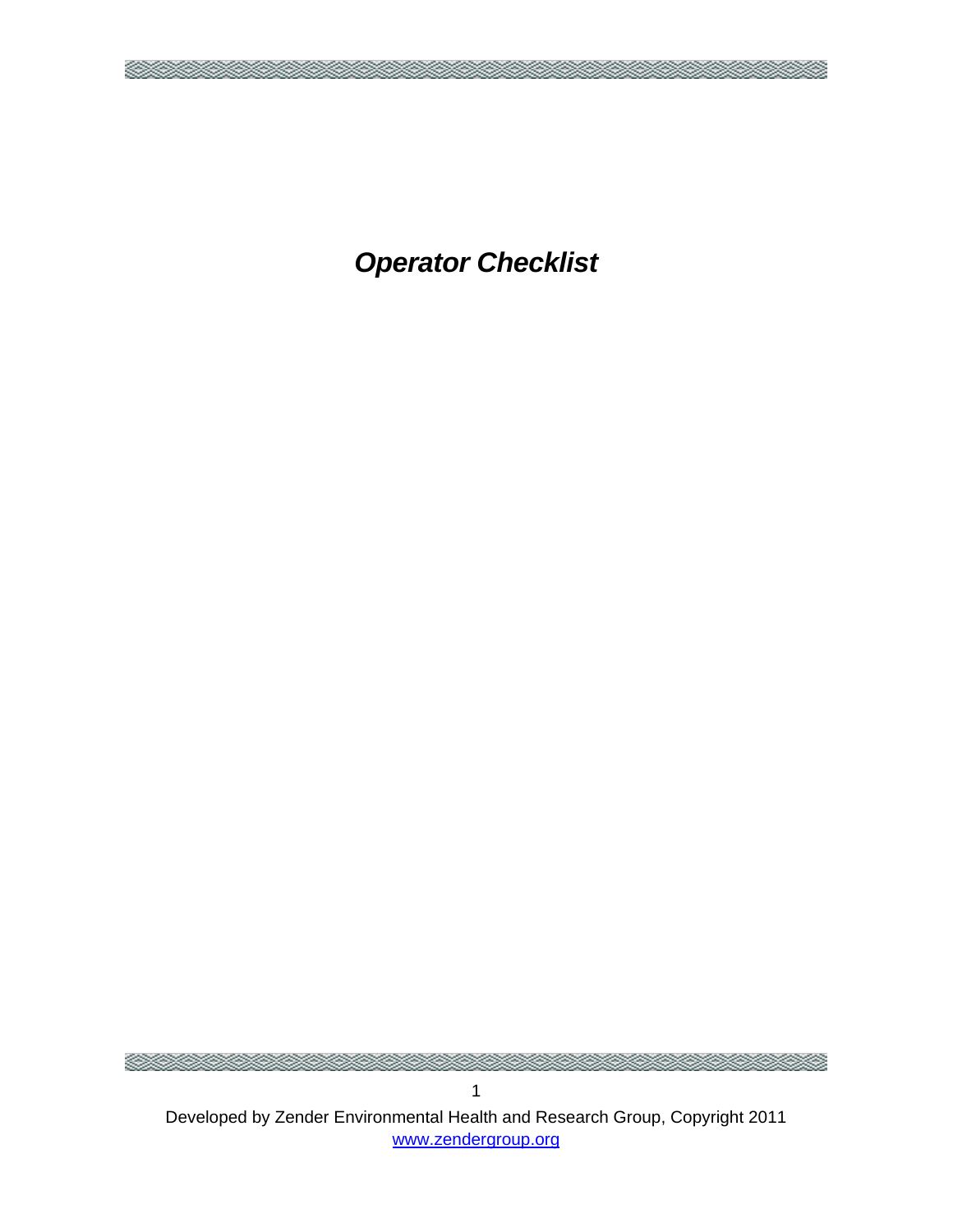

Inspection start and end dates \_\_\_\_\_\_\_\_\_\_\_\_\_\_ Name of staff person(s) filling out form \_\_\_\_\_\_\_\_\_\_\_\_\_\_\_\_\_\_\_\_\_\_\_

**"Red alert" problems to take action on (if any): \_\_\_\_\_\_\_\_\_\_\_\_\_\_\_\_\_\_\_\_\_\_\_\_\_\_\_\_\_\_\_\_\_\_\_\_\_\_\_\_\_\_\_\_\_\_\_\_\_\_\_\_\_\_\_\_\_\_\_\_\_\_\_\_\_\_\_\_** 

| Feature                                                | $\pmb{\mathcal{J}}$ | <b>Comments</b> | Action taken, if any.<br>(Flag additional action needed here and in "red alert<br>" comments above.) |  |
|--------------------------------------------------------|---------------------|-----------------|------------------------------------------------------------------------------------------------------|--|
| <b>ACCESS ROAD</b>                                     |                     |                 |                                                                                                      |  |
| Condition acceptable for waste<br>collection vehicles? |                     |                 |                                                                                                      |  |
| Condition acceptable for self-<br>haul ATVs?           |                     |                 |                                                                                                      |  |
| Posted signs up and visible?                           |                     |                 |                                                                                                      |  |
| Amount of road litter<br>acceptable?                   |                     |                 |                                                                                                      |  |
| <b>AREAFILL</b>                                        |                     |                 |                                                                                                      |  |
| Gate closed during closed<br>hours?                    |                     |                 |                                                                                                      |  |
| Lock and gate operable?                                |                     |                 |                                                                                                      |  |
| Fence okay?                                            |                     |                 |                                                                                                      |  |
| Berms okay?                                            |                     |                 |                                                                                                      |  |
| Signs up and readable?                                 |                     |                 |                                                                                                      |  |

Developed by Zender Environmental Health and Research Group, Copyright 2011 www.zendergroup.org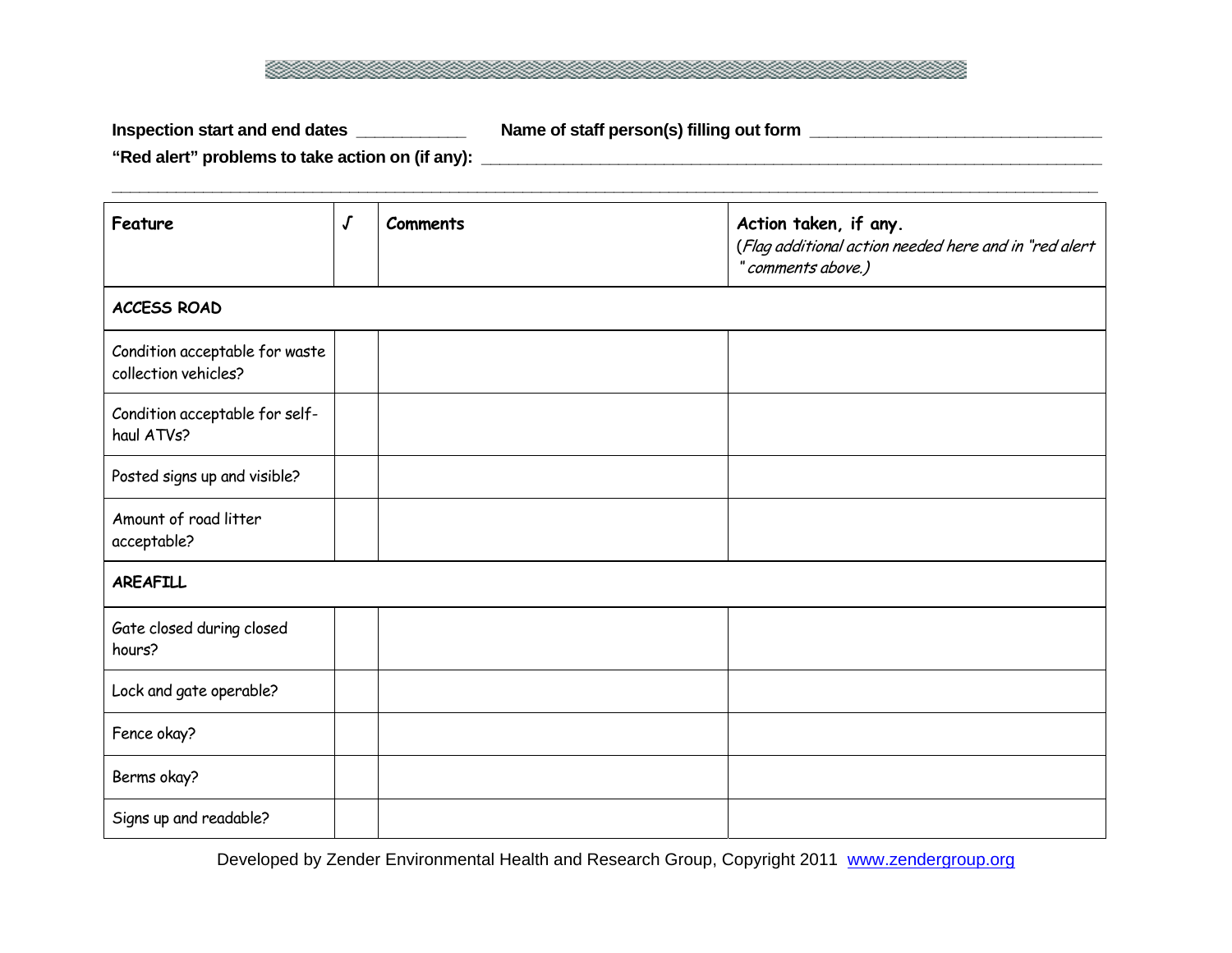

| Feature                                               | $\sqrt{ }$ | <b>Comments</b> | Action taken, if any. |
|-------------------------------------------------------|------------|-----------------|-----------------------|
| <b>AREAFILL (continued)</b>                           |            |                 |                       |
| Amount of litter okay?                                |            |                 |                       |
| Drainage channels and free of<br>obstruction?         |            |                 |                       |
| Area pond- and rut-free?                              |            |                 |                       |
| Did you cover the sacks that<br>need covered?         |            |                 |                       |
| Did you place sacks that are<br>ready to place?       |            |                 |                       |
| Snow removed from waste cell<br>as practical?         |            |                 |                       |
| <b>BURNBOX AREA</b>                                   |            |                 |                       |
| Is area litter-free?                                  |            |                 |                       |
| Are totes for temporary<br>waste storage covered?     |            |                 |                       |
| Are masks being worn as<br>required in this area?     |            |                 |                       |
| Is amount of uncontained ash<br>at acceptable levels? |            |                 |                       |
| Is burnbox relatively clean?                          |            |                 |                       |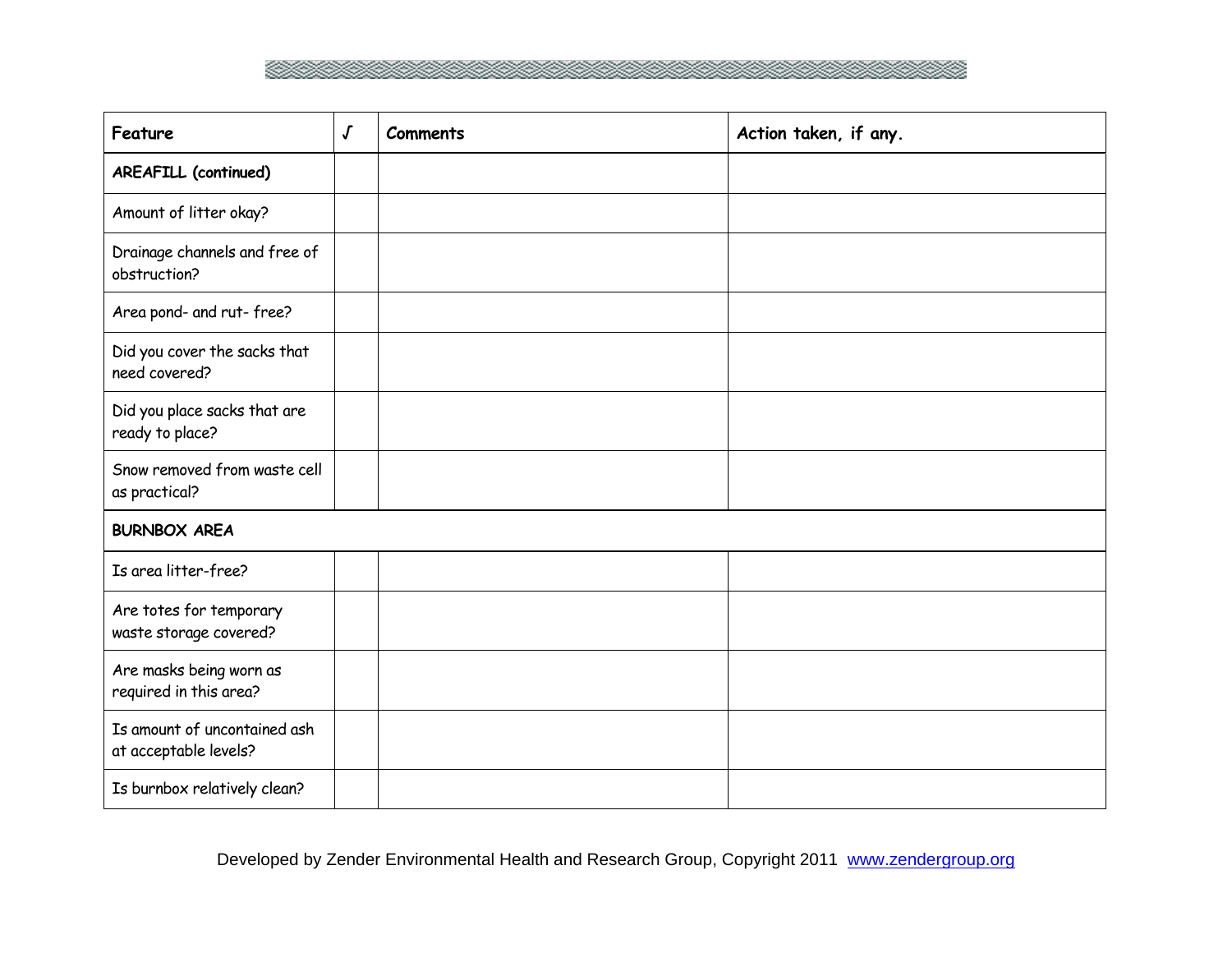

| Feature                                                                                                             | $\pmb{\mathcal{J}}$ | <b>Comments</b> | Action taken, if any. |
|---------------------------------------------------------------------------------------------------------------------|---------------------|-----------------|-----------------------|
| Burnbox (continued)                                                                                                 |                     |                 |                       |
| Are hinges lubed?                                                                                                   |                     |                 |                       |
| Is area cleared of wastes that<br>should be transferred to<br>areafill, hazardous waste<br>storage, or salvage pad? |                     |                 |                       |
| Is burnbox operating<br>properly?                                                                                   |                     |                 |                       |
| Is the manufacturer's<br>maintenance schedule being<br>followed?                                                    |                     |                 |                       |
| SALVAGE PAD                                                                                                         |                     |                 |                       |
| Is area relatively litter-free?                                                                                     |                     |                 |                       |
| Is there a safe and clear path<br>for pad users to access waste<br>materials?                                       |                     |                 |                       |
| Is the reuse shed neat and are<br>all wastes accessible and<br>visible?                                             |                     |                 |                       |
| Are vehicles all fluid- and<br>battery-free?                                                                        |                     |                 |                       |
| Is the pad cleared of wastes<br>that should be transferred to                                                       |                     |                 |                       |

Developed by Zender Environmental Health and Research Group, Copyright 2011 www.zendergroup.org